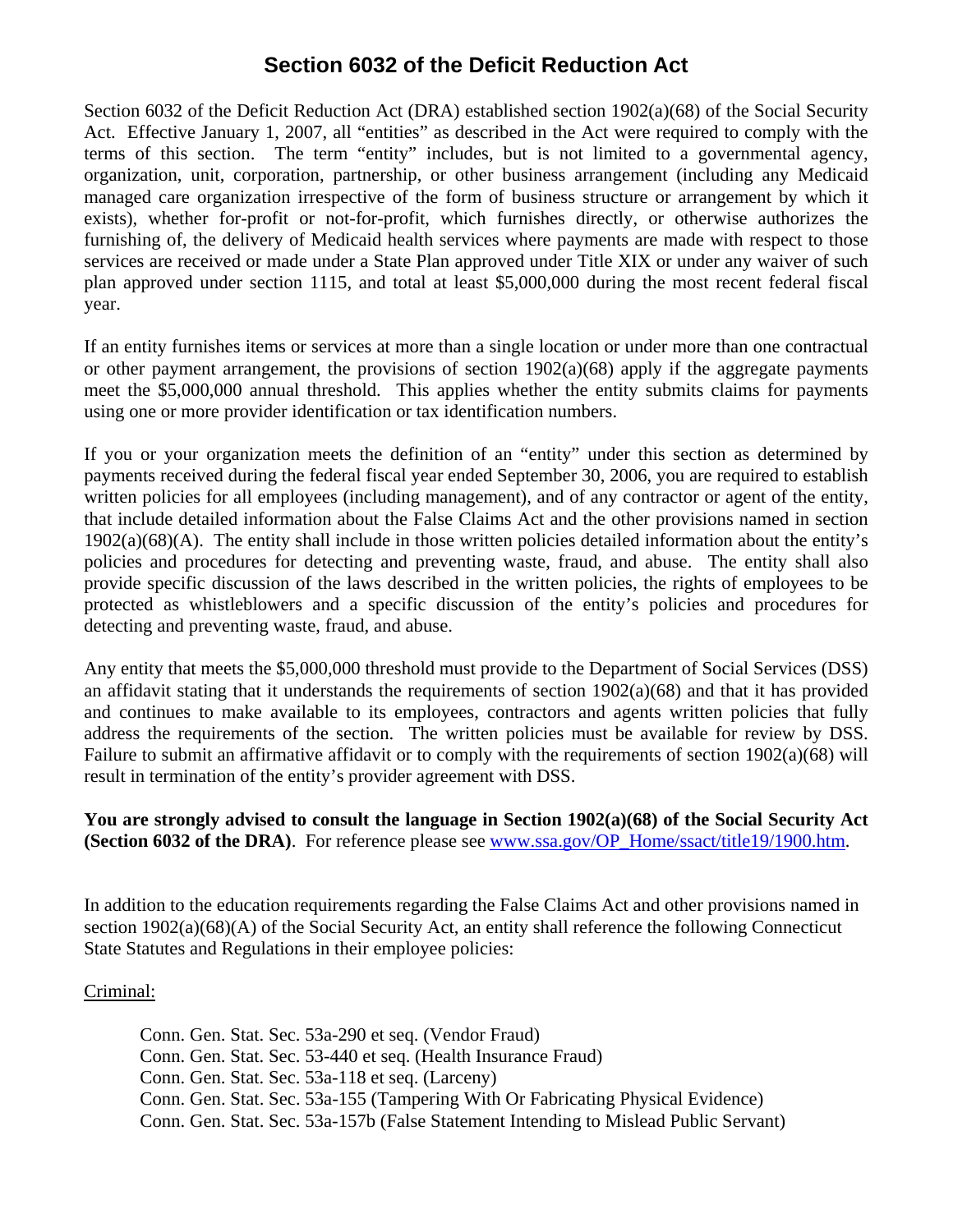## Fraud:

Conn. Gen. Stat. Sec. 17b-25a (Toll free vendor fraud telephone hotline) Conn. Gen. Stat. Sec. 17b-99 (Vendor Fraud) Conn. Gen. Stat. Sec. 17b-102 (Financial Incentive for Reporting Vendor Fraud) Regs. Conn. State Agencies Sec. 17-83k-1 et seq. (Administrative Sanctions) Regs. Conn. State Agencies Sec. 17b-102-01 et seq. (Financial Incentive for Reporting Vendor Fraud and Requirements for Payment for Reporting Vendor Fraud)

#### Whistleblower Protections:

Conn. Gen. Stat. Sec. 4-61dd (Whistleblowing)

- Conn. Gen. Stat. Sec. 31-51m (Protection of Employee Who Discloses Employer's Illegal Activities or Unethical Practices)
- Conn. Gen. Stat. Sec. 31-51q (Liability of Employer for Discipline or Discharge of Employee on Account of Employee's Exercise of Certain Constitutional Rights)
- Regs. Conn. State Agencies Sec. 4-61dd-1 et seq. (Rules of Practice for Contested Case Proceedings under the Whistleblower Protection Act)

Please sign the affidavit below and return it with this enrollment/re-enrollment packet.